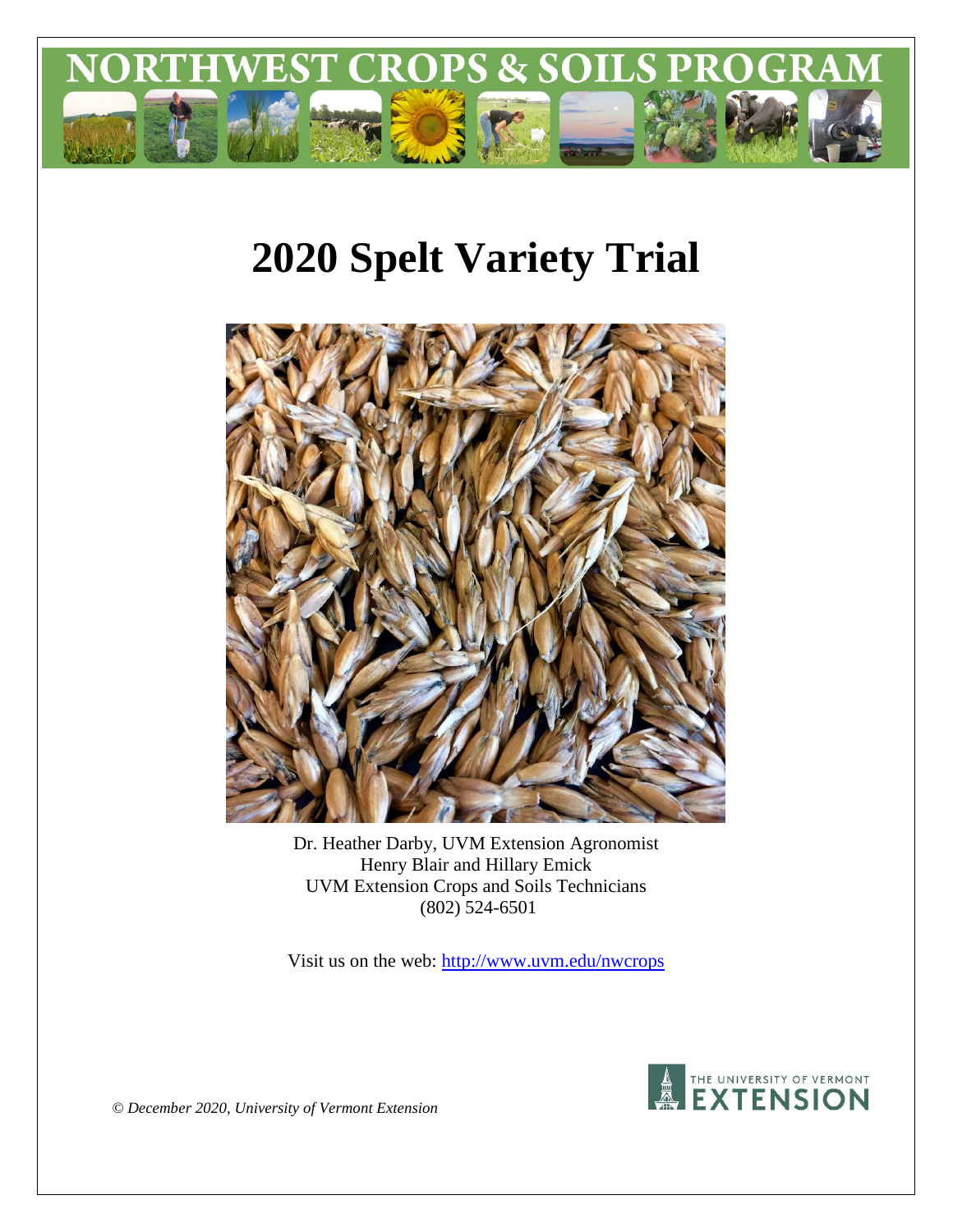#### **2020 SPELT VARIETY TRIAL** Dr. Heather Darby, University of Vermont Extension heather.darby[at]uvm.edu

Spelt (*triticum spelta*) is an ancient grain that is closely related to common wheat (*triticum aestivum).* It was one of the earliest domesticated grains. It has become popular as a health food in Europe, where it is also known as dinkel in Germany and Austria or farro in Italy. It is used as a whole grain in many cooked dishes and spelt flour can be substituted for wheat flour in baking. Spelt has a distinctive nutty flavor and is higher in fiber than wheat. Spelt also has a more digestible form of gluten than wheat, giving it potential as a flour for gluten-sensitive individuals. Its popularity in Europe and potential dietary benefits are leading to increased interest in using and producing spelt in the U.S. Because it is a hulled grain, spelt must be dehulled prior to human consumption, which is an additional processing step requiring specialized equipment. In 2020, the University of Vermont Extension Northwest Crops and Soils Program evaluated five varieties of heirloom winter spelt, planted in September 2019, in hopes of identifying a variety well suited for the Northeast climate. The trial was established at the Borderview Research Farm in Alburgh, Vermont.

# **MATERIALS AND METHODS**

The experimental plot design was a randomized complete block with four replications (Table 2). Treatments were six spelt varieties, which are listed in Table 1 with seed sources.

| <b>Spring wheat varieties</b> | <b>Seed source</b>                     |
|-------------------------------|----------------------------------------|
| Altgold                       | <b>USDA Small Grains Collection</b>    |
| Guggisberg                    | <b>USDA Small Grains Collection</b>    |
| Muri Rotkorn                  | <b>USDA Small Grains Collection</b>    |
| <b>Pfaelzer Dinkel</b>        | Gutenberg University in Mainz, Germany |
| Rothenburger Rotkorn          | <b>USDA Small Grains Collection</b>    |

|  |  | Table 1. Six spelt varieties trialed in Alburgh, VT, 2020. |  |  |  |
|--|--|------------------------------------------------------------|--|--|--|
|  |  |                                                            |  |  |  |

The seedbed in Alburgh was prepared by conventional tillage methods. All plots were managed with practices similar to those used by producers in the surrounding areas (Table 2). The field site was previously sod. The area was disked and spike toothed harrowed to prepare for planting. The plots were seeded with a Great Plains NT60 Cone seeder on 20-Sep 2019 at a seeding rate of 350 live seeds per m<sup>2</sup> in a plot size of 5' x 20'.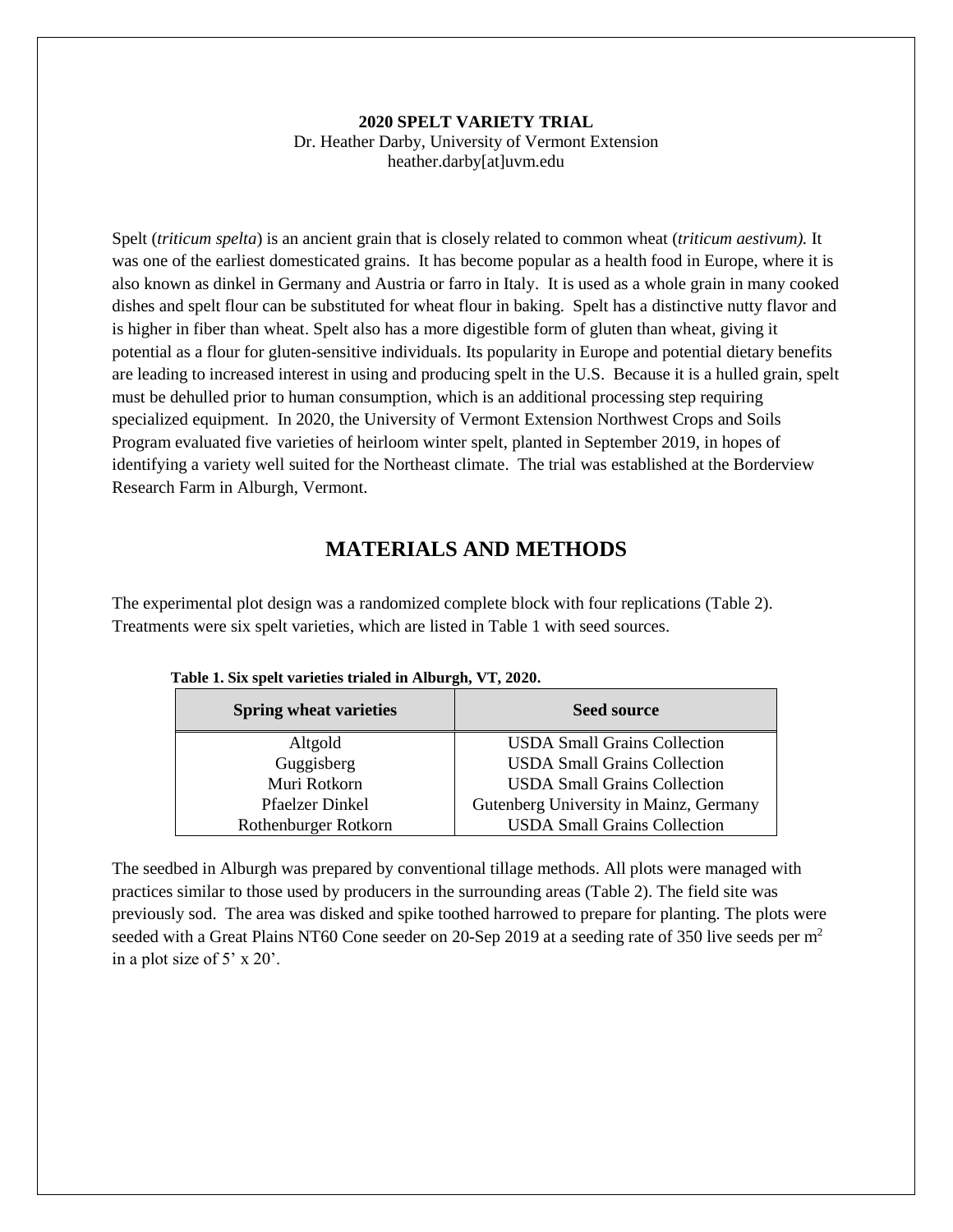| <b>Location:</b>              | <b>Borderview Research Farm</b>             |
|-------------------------------|---------------------------------------------|
|                               | Alburgh VT                                  |
| Soil type                     | Benson rocky silt loam                      |
| Previous crop                 | Sod                                         |
| <b>Row spacing (in)</b>       | 6                                           |
| Seeding rate (lbs $ac^{-1}$ ) | 350 live seeds per $m2$                     |
| <b>Replicates</b>             |                                             |
| <b>Planting date</b>          | 20-Sep 2019                                 |
| <b>Harvest date</b>           | 16-Jul 2020                                 |
| Harvest area (ft)             | 5 x 20                                      |
| <b>Tillage operations</b>     | Fall plow, spring disk & spike tooth harrow |

**Table 2. General plot management of the winter spelt variety trial, 2020.**

Grain plots were harvested with an Almaco SPC50 plot combine on 16-Jul 2020. The harvest area was 5' x 20'. Prior to harvest, plant heights and lodging were measured excluding the awns. The height of three plants per plot were measured in centimeters. Grain yield, test weight, and moisture were determined at harvest. Grain quality was determined at UVM Extension's Northwest Crop and Soils Quality Testing Laboratory (Burlington, Vermont). Samples were ground using the Perten LM3100 Laboratory Mill. Flour was analyzed for protein content using the Perten Inframatic 8600 Flour Analyzer. Falling number was measured (AACC Method 56-81B, AACC Intl., 2000) on the Perten FN 1500 Falling Number Machine. Deoxynivalenol (DON), a vomitoxin, was analyzed using Veratox DON 5/5 Quantitative test from the NEOGEN Corp. This test has a detection range of 0.5 to 5 ppm. Samples with DON values greater than 1 ppm are considered unsuitable for human consumption. One sample of each variety was run.

Variations in yield and quality can occur because of variations in genetics, soil, weather, and other growing conditions. Statistical analysis makes it possible to determine whether a difference among varieties is real or whether it might have occurred due to other variations in the field. Data were analyzed using a general linear model procedure of SAS (SAS Institute, 2008). Replications were treated as random effects, and treatments were treated as fixed. Mean comparisons were made using the Least Significant Difference (LSD) procedure where the F-test was considered significant, at  $p<0.10$ .

At the bottom of each table a LSD value is presented for each variable (e.g. yield). Least Significant

Differences at the 10% level of probability are shown. Where the difference between two varieties within a column is equal to or greater than the LSD value at the bottom of the column, you can be sure in 9 out of 10 chances that there is a real difference between the two varieties. In this example, variety A is significantly different from variety C, but not from variety B. The difference between A and B is equal to 725, which is less than the LSD value of 889. This means that these varieties did not differ in yield. The difference

| <b>JUANE DI CHILLUAIN</b> |                    |  |  |  |  |
|---------------------------|--------------------|--|--|--|--|
| <b>Variety</b>            | Yield              |  |  |  |  |
| A                         | $3161^b$           |  |  |  |  |
| B                         | 3886 <sup>ab</sup> |  |  |  |  |
| C                         | $4615^{\circ}$     |  |  |  |  |
| <b>LSD</b>                | 889                |  |  |  |  |

between A and C is equal to 1454, which is greater than the LSD value of 889. This means that the yields of these varieties were significantly different from one another. The letters 'a' and 'b' indicate which varieties are statistically similar to each other in terms of yield; variety B is similar to both varieties A and C, but variety A and C are not statistically similar to each other.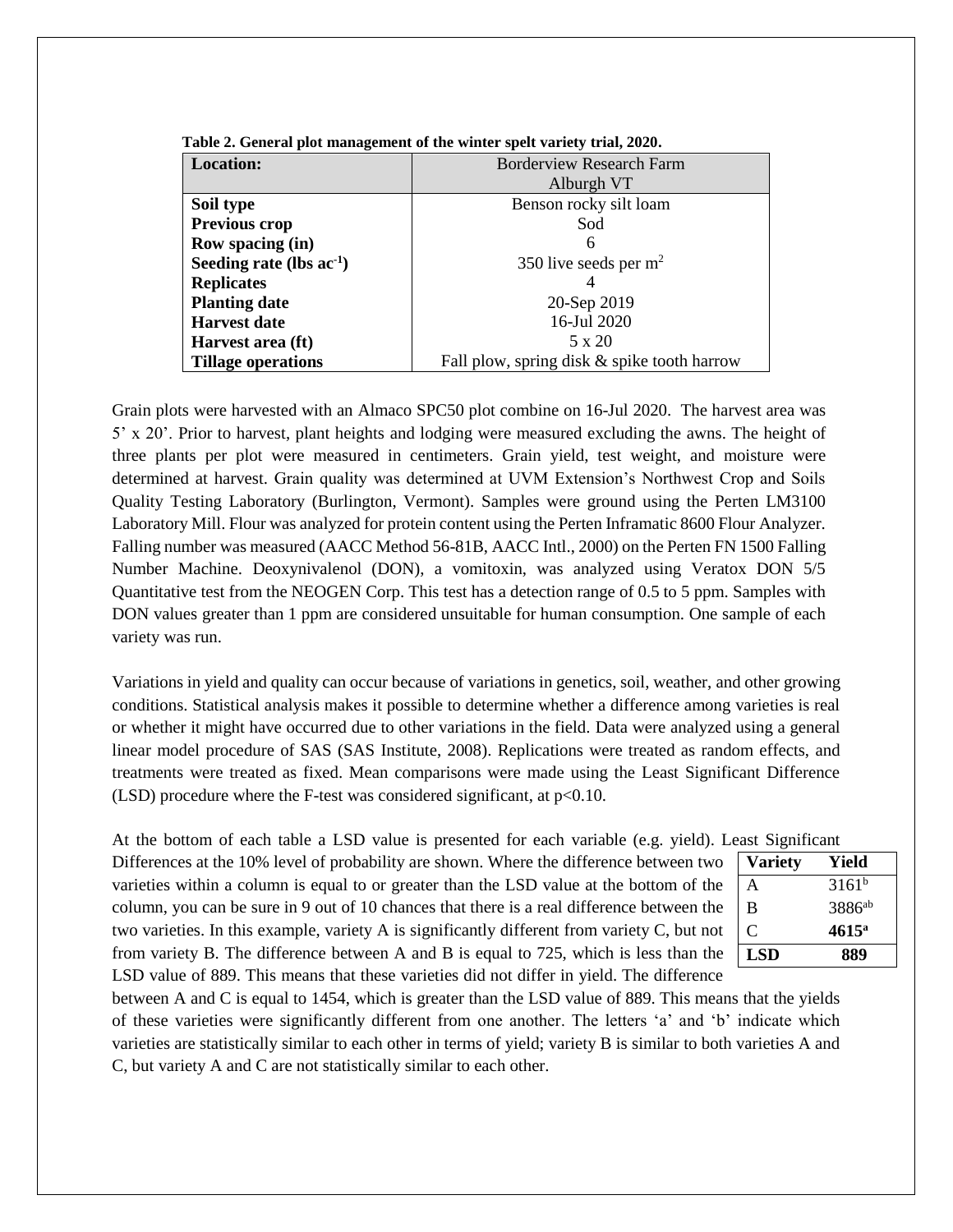# **RESULTS**

Seasonal precipitation and temperature recorded at Borderview Research Farm in Alburgh, VT are displayed in Table 3. The winter temperatures were warmer than average, leading to strong winter survival. A cooler than average spring but warmer and drier summer led to 3433 Growing Degree Days (GDDs) accumulated April to July, which was 55 GDDs above the 30-year average. Precipitation from April to July was 3.81 inches below normal. Overall, precipitation across the entire growing season from September to July, was 1.61 inches below average.

|                                                     | 2019       |      |            | 2020       |       |         |      |         |         |         |         |
|-----------------------------------------------------|------------|------|------------|------------|-------|---------|------|---------|---------|---------|---------|
|                                                     | <b>Sep</b> | Oct  | <b>Nov</b> | <b>Dec</b> | Jan   | Feb     | Mar  | Apr     | May     | Jun     | Jul     |
| Average temperature $({}^{\circ}F)$                 | 60.0       | 50.4 | 31.2       | 26.0       | 23.5  | 21.8    | 35.0 | 41.6    | 56.1    | 66.9    | 74.8    |
| Departure from normal                               | $-0.51$    | 2.32 | $-6.76$    | 0.46       | 4.62  | 0.41    | 3.94 | $-3.19$ | $-0.44$ | 1.08    | 4.17    |
|                                                     |            |      |            |            |       |         |      |         |         |         |         |
| Precipitation (inches)                              | 3.87       | 6.32 | 2.38       | .29        | 2.63  | 1.19    | 2.79 | 2.09    | 2.35    | 1.86    | 3.94    |
| Departure from normal                               | 0.21       | 2.76 | $-0.74$    | $-1.06$    | 0.63  | $-0.53$ | 0.57 | $-0.72$ | $-1.04$ | $-1.77$ | $-0.28$ |
|                                                     |            |      |            |            |       |         |      |         |         |         |         |
| Growing Degree Days $(32^{\circ}$ -95 $^{\circ}$ F) | 840        | 571  | 128        | 67         | 37    | 48      | 193  | 315     | 746     | 1046    | 1326    |
| Departure from normal                               | $-15$      | 58   | $-122$     | $-13$      | $-12$ | -8      | 27   | -99     | $-13$   | 35      | 132     |

**Table 3. Seasonal weather data collected in Alburgh, VT, 2019-2020.** 

Based on weather data from a Davis Instruments Vantage Pro2 with WeatherLink data logger. Historical averages are for 30 years of NOAA data (1981-2010) for Burlington, VT.

During the 2020 growing season, several observations and measurements were recorded during harvest of the five spelt varieties. Height and yield are shown in Table 4. The tallest variety was Guggisberg at 128 cm. The variety that yielded the highest was Pfaelzer Dinkel producing 4343 lbs ac<sup>-1</sup>, with only Altgold being statistically similar. Altgold had the highest test weight, 29.5 lbs bu<sup>-1</sup>, with Rothenburger Rotkorn statistically similar. Very little lodging was observed in the field (data not shown).

| Table 4. Results of the six spelt varieties, Alburgh, VT, 2020. |  |  |  |
|-----------------------------------------------------------------|--|--|--|
|                                                                 |  |  |  |

| <b>Variety</b>              | <b>Yield @ harvest</b><br>moisture | Height              | <b>Grain moisture</b> | <b>Test weight</b>     |
|-----------------------------|------------------------------------|---------------------|-----------------------|------------------------|
|                             | $lbs$ ac <sup>-1</sup>             | cm                  | %                     | $lbs$ bu <sup>-1</sup> |
| Altgold                     | 4182 ab†                           | $124^{bc}$          | 12.7 <sup>a</sup>     | 29.5 <sup>a</sup>      |
| Guggisberg                  | 3722 bc                            | 128 <sup>a</sup>    | 11.9 <sup>b</sup>     | 28.5 <sup>b</sup>      |
| Muri Rotkorn                | 3247 <sup>c</sup>                  | $126$ <sup>ab</sup> | 11.8 <sup>b</sup>     | 28.1 <sup>b</sup>      |
| <b>Pfaelzer Dinkel</b>      | 4343 <sup>a</sup>                  | $125$ <sup>ab</sup> | $12.2^{ab}$           | 28.3 <sup>b</sup>      |
| Rothenburger Rotkorn        | 3595 bc                            | 122 <sup>c</sup>    | 11.9 <sup>b</sup>     | $28.7^{ab}$            |
| LSD ( $p=0.10$ ) $\ddagger$ | 609                                | 3.03                | 0.59                  | 0.96                   |
| <b>Trial Mean</b>           | 3817                               | 125                 | 12.1                  | 28.6                   |

 $\dagger$ Within a column, treatments marked with the same letter were statistically similar ( $p=0.10$ ). ‡LSD –Least significant difference at p=0.10.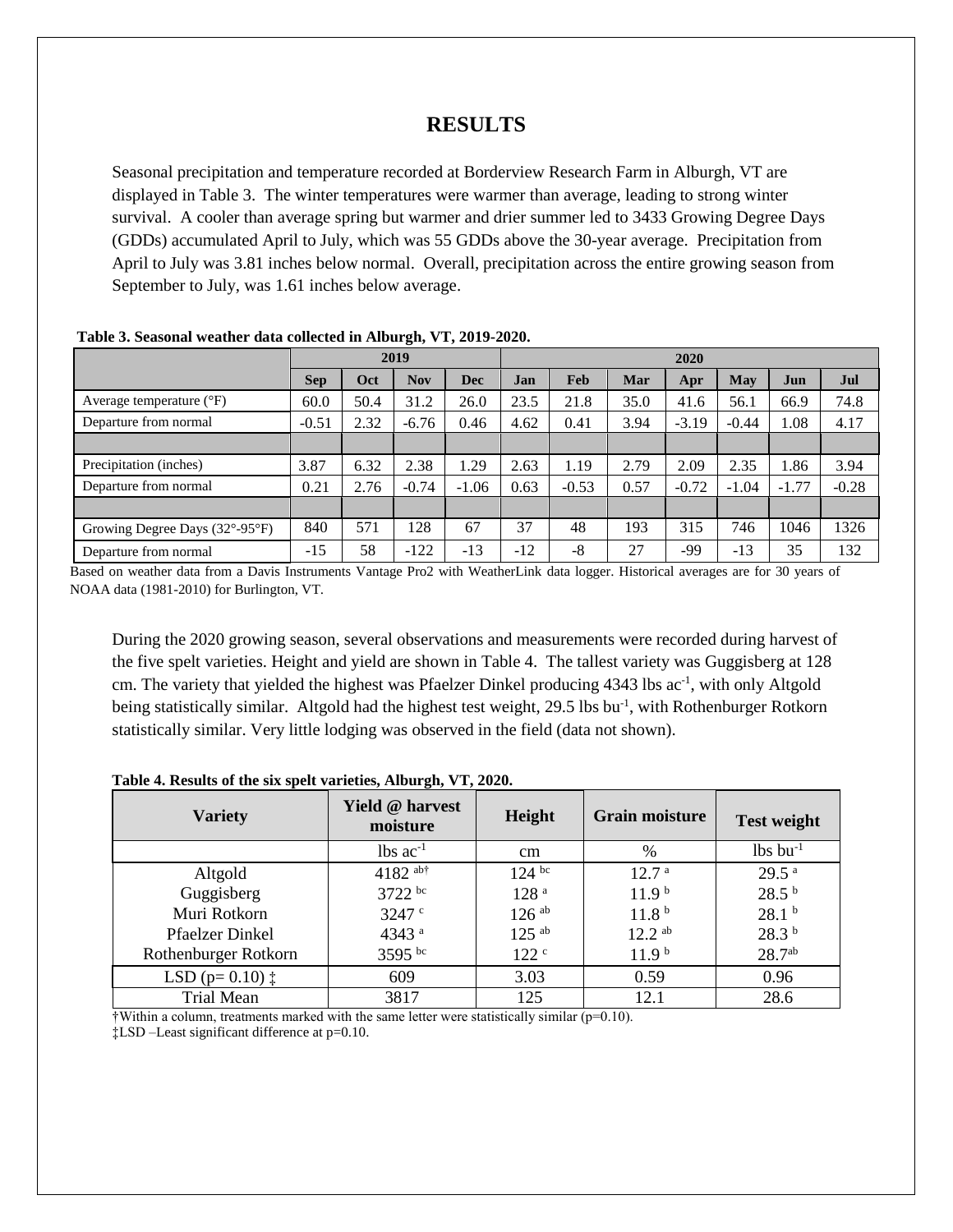Harvest moisture below 14% is desirable for grain storage. Grain above this moisture content has to be dried down after harvest, adding time and cost to farmers. All spelt varieties tested well below the 14% moisture threshold and did not require additional drying. Muri Rotkorn had the lowest harvest moisture at 11.75%. Test weight is the measure of grain density, which is determined by weighing a known volume of grain. Industry standard for hulled spelt is 40 lbs bu<sup>-1</sup>. It is important to note that test weight, crude protein and falling number for spelt in this trial was measured on unhulled grain. Altgold had the highest test weight at  $29.5$  lbs bu<sup>-1</sup>.

Grain quality was analyzed for protein and falling number, results are shown in Table 5. Rothenburger Rotkorn had the highest crude protein at 9.94%, adjusted for a 12% grain moisture basis. All varieties except for Pfaelzer Dinkel were statistically similar. The falling number measures viscosity which is an indicator of enzymatic activity in the grain. It is determined by the time it takes, in seconds, for a stirrer to fall through a slurry of flour and water to the bottom of a test-tube. Falling numbers are best understood for wheat, in which case values between 300-350 indicate low enzymatic activity and sound quality wheat. A falling number lower than 200 indicates high enzymatic activity and poor quality wheat, typically as a result of pre-harvest sprouting damage in the grain. This is most common if there are rain events as the grain is ripening prior to harvest. All varieties except for Ruthenburger Rotkorn had statistically similar falling numbers. It is important to note, as mentioned previously, that these analyses were conducted on unhulled grain. If the grain were hulled prior to analysis, the protein and falling number values would both likely be higher than these figures show. For this reason, a top performing variety was not identified in the Table 5.

| <b>Variety</b>         | Crude protein at 12%<br>moisture  | <b>Falling number</b> |  |  |
|------------------------|-----------------------------------|-----------------------|--|--|
|                        | %                                 | seconds               |  |  |
| Altgold                | $9.40$ <sup>ab</sup> <sup>+</sup> | $240$ <sup>a</sup>    |  |  |
| Guggisberg             | 9.60 <sup>a</sup>                 | 256 <sup>a</sup>      |  |  |
| Muri Rotkorn           | 9.61 <sup>a</sup>                 | 243 <sup>a</sup>      |  |  |
| <b>Pfaelzer Dinkel</b> | 8.59 <sup>b</sup>                 | 250 <sup>a</sup>      |  |  |
| Rothenburger Rotkorn   | 9.94 <sup>a</sup>                 | 188 <sup>b</sup>      |  |  |
| $LSD(0.10)$ $\ddagger$ | 0.93                              | 40                    |  |  |
| Trial Mean             | 9.43                              | 235                   |  |  |

#### **Table 5: Results of the six spelt varieties, Alburgh, VT, 2020.**

 $\dagger$ Within a column, treatments marked with the same letter were statistically similar ( $p=0.10$ ).

‡LSD –Least significant difference at p=0.10.

One replicate per variety was tested for deoxynivalenol (DON) vomitoxin, and all were below the FDA threshold of 1 ppm which is considered safe for human consumption (data not shown).